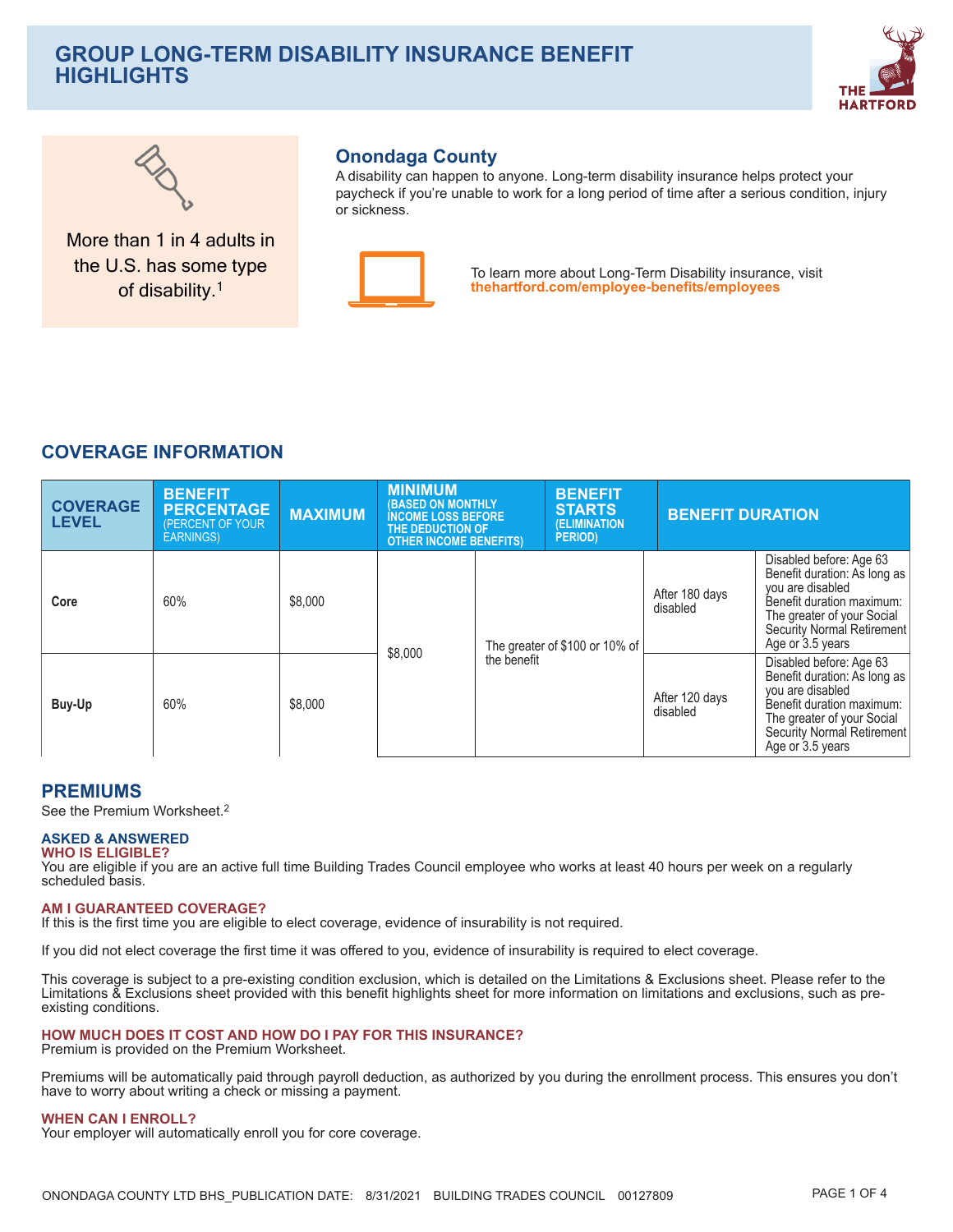You may enroll in buy-up coverage during any scheduled enrollment period, or within 31 days of the date you have a change in family status.

#### **WHEN DOES THIS INSURANCE BEGIN?**

The initial effective date of this coverage is 1/1/2022. Subject to any eligibility waiting period established by your employer. If you enroll for coverage prior to this date, insurance will become effective on this date.

You must be actively at work with your employer on the day your coverage takes effect.

#### **WHEN DOES THIS INSURANCE END?**

This insurance will end when you no longer satisfy the applicable eligibility conditions, premium is unpaid, you leave your employer, or the coverage is no longer offered.

#### **WHAT DOES IT MEAN TO BE DISABLED?**

Disability is defined in The Hartford's certificate with your employer.

Typically, disability means that you cannot perform one or more of the essential duties of your occupation due to injury, sickness, pregnancy or other medical condition covered by the insurance, and as a result, your current monthly earnings are less than 80% of your pre-disability earnings

#### Pre-disability earnings is your regular monthly rate of pay, not counting commissions, bonuses, overtime pay or any other fringe benefit or extra compensation.

<sup>1</sup>Center for Disease Control and Prevention "Disability Impacts All of Us," September 2020: https://www.cdc.gov/ncbddd/disabilityandhealth/infographic-disability-impacts-all.html, as viewed on 10/14/2020

<sup>2</sup>Rates and/or benefits may be changed on a class basis.

#### The Buck's Got Your Back.<sup>®</sup>

The Burtford® is The Hartford Financial Services Group, Inc. and its subsidiaries, including underwriting company Hartford Life and Accident Insurance Company. Home Office is<br>Hartford, CT. All benefits are subject to the t

2020 The Hartford.<br>The Hartford compensates both internal and external producers, as well as others, for the sale and service of our products. For additional information regarding Hartford's<br>Compensation practices, please equivalent.<br>5962d NS 05/21